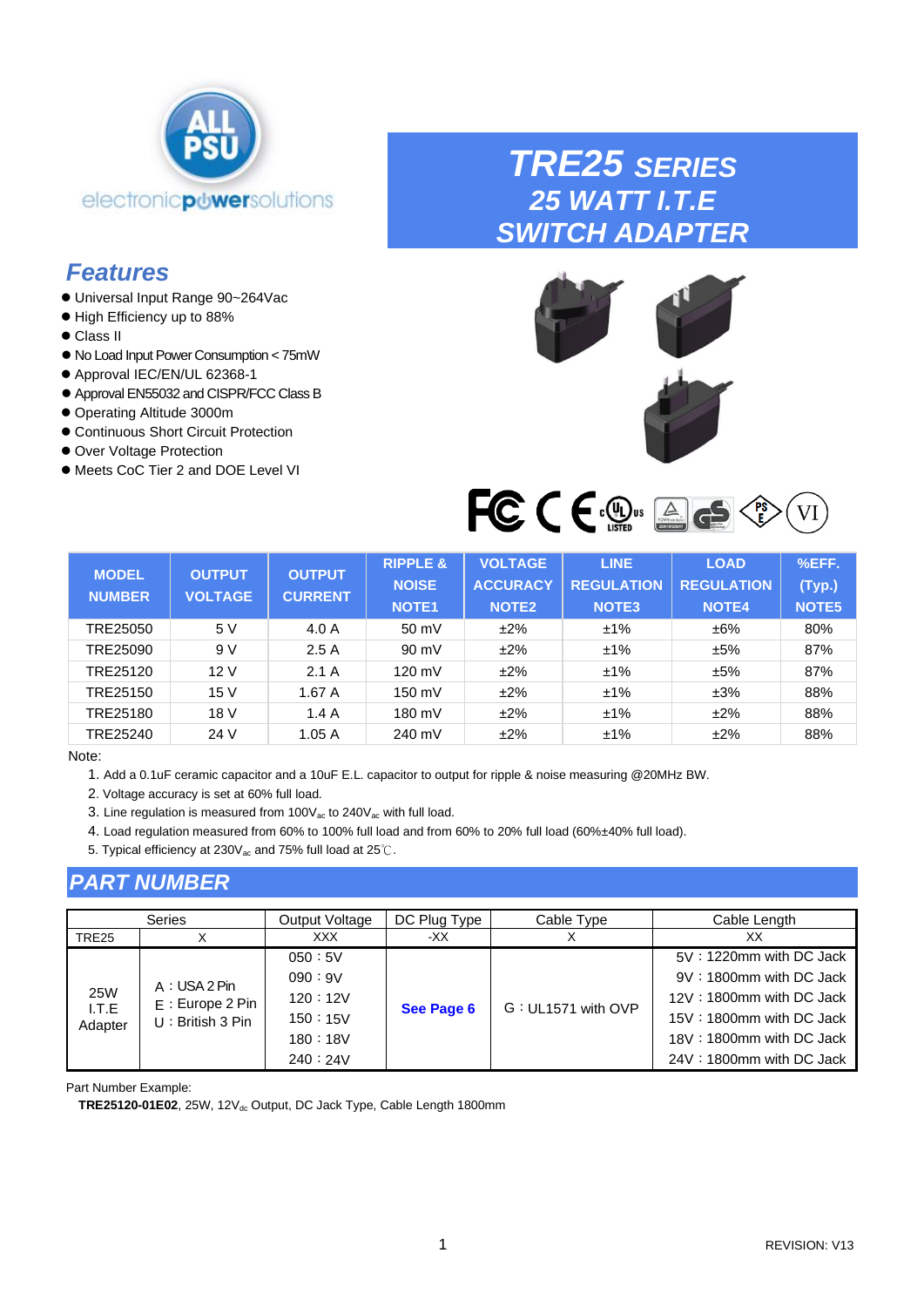



### *TECHNICAL SPECIFICATIONS*

(All specifications are typical at nominal input, full load at 25℃ unless otherwise noted.)

### **ABSOLUTE MAXIMUM RATINGS**

| <b>PARAMETER</b>               | <b>NOTES and CONDITIONS</b> | <b>Device</b> | Min.  | Typ. | Max. | Units        |
|--------------------------------|-----------------------------|---------------|-------|------|------|--------------|
|                                |                             | All           | 90    |      | 264  | $V_{\rm ac}$ |
| Input Voltage                  |                             |               | 120   |      | 370  | $V_{dc}$     |
| <b>Operating Temperature</b>   | See Derating Curve          | All           | $-20$ |      | 60   | $\gamma$     |
| Storage Temperature            |                             | All           | $-20$ |      | 85   | $\sim$       |
| Input/Output Isolation Voltage | minute                      | All           |       |      | 3000 | $V_{ac}$     |
| <b>Operating Altitude</b>      |                             | All           |       |      | 3000 | m            |

### **INPUT CHARACTERISTICS**

| <b>PARAMETER</b>                | <b>NOTES and CONDITIONS</b>                    | <b>Device</b> | Min. | Typ. | Max. | Units                      |
|---------------------------------|------------------------------------------------|---------------|------|------|------|----------------------------|
| <b>Operating Voltage Range</b>  |                                                | All           | 100  |      | 240  | $\mathsf{V}_{\mathsf{ac}}$ |
| Input Frequency Range           |                                                | All           | 47   |      | 63   | Hz                         |
| Maximum Input Current           | 100% Load, $V_{in} = 100V_{ac}$                | All           |      |      | 0.7  |                            |
| Leakage Current                 |                                                | All           |      |      | 250  | uA                         |
| <b>Under Voltage Protection</b> |                                                | All           | 60   | 68   | 75   | $V_{\rm ac}$               |
| Inrush Current                  | $V_{in}$ =240 $V_{ac}$ , Cold start at 25 $°C$ | All           |      |      | 60   |                            |

### **OUTPUT CHARACTERISTICS**

| <b>PARAMETER</b>                      | <b>NOTES and CONDITIONS</b>                                       | <b>Device</b> | Min.        | Typ. | Max.           | <b>Units</b> |
|---------------------------------------|-------------------------------------------------------------------|---------------|-------------|------|----------------|--------------|
|                                       |                                                                   | TRE25050      | 4.9         | 5    | 5.1            |              |
|                                       |                                                                   | TRE25090      | 8.82        | 9    | 9.18           |              |
|                                       | $V_{in}$ =115 $V_{ac}$ and 230 $V_{ac}$ , $I_{o}$ =60% Full load  | TRE25120      | 11.76       | 12   | 12.24          |              |
| Output Voltage Set Point              | $T_c = 25^\circ C$                                                | TRE25150      | 14.7        | 15   | 15.3           | $V_{dc}$     |
|                                       |                                                                   | TRE25180      | 17.64       | 18   | 18.36          |              |
|                                       |                                                                   | TRE25240      | 23.52       | 24   | 24.48          |              |
|                                       |                                                                   | TRE25050      | $\mathbf 0$ |      | $\overline{4}$ |              |
|                                       |                                                                   | TRE25090      | 0           |      | 2.5            |              |
|                                       |                                                                   | TRE25120      | 0           |      | 2.1            |              |
| <b>Operating Output Current Range</b> | $V_{in}$ =115 $V_{ac}$ and 230 $V_{ac}$ , T <sub>c</sub> =25 $°C$ | TRE25150      | 0           |      | 1.67           | Α            |
|                                       |                                                                   | TRE25180      | 0           |      | 1.4            |              |
|                                       |                                                                   | TRE25240      | 0           |      | 1.05           |              |
| Holdup Time                           | $V_{in} = 115V_{ac}$                                              | All           |             | 10   |                | ms           |
| <b>Output Voltage Regulation</b>      |                                                                   |               |             |      |                |              |
|                                       |                                                                   | TRE25050      |             |      | ±6.0           |              |
|                                       |                                                                   | TRE25090      |             |      | ±5.0           |              |
|                                       |                                                                   | TRE25120      |             |      | ±5.0           |              |
| Load Regulation                       | 60%±40% Full load change                                          | TRE25150      |             |      | ±3.0           | %            |
|                                       |                                                                   | TRE25180      |             |      | ±2.0           |              |
|                                       |                                                                   | TRE25240      |             |      | ±2.0           |              |
| Line Regulation                       | $V_{in}$ =High line to low line, full load                        | All           |             |      | ±1.0           | $\%$         |
|                                       |                                                                   | TRE25050      |             | 7.44 |                |              |
|                                       |                                                                   | TRE25090      |             | 13.6 |                |              |
| Over Voltage Protection               | IC Component to clamp (auto                                       | TRE25120      |             | 16.2 |                | $V_{dc}$     |
|                                       | recovery)                                                         | TRE25150      |             | 18.9 |                |              |
|                                       |                                                                   | TRE25180      |             | 23.5 |                |              |
|                                       |                                                                   | TRE25240      |             | 28.8 |                |              |
| <b>Over Current Protection</b>        | Auto recovery                                                     | All           | 110         |      | 140            | %            |
| <b>Short Circuit Protection</b>       | Auto recovery                                                     | All           |             |      |                |              |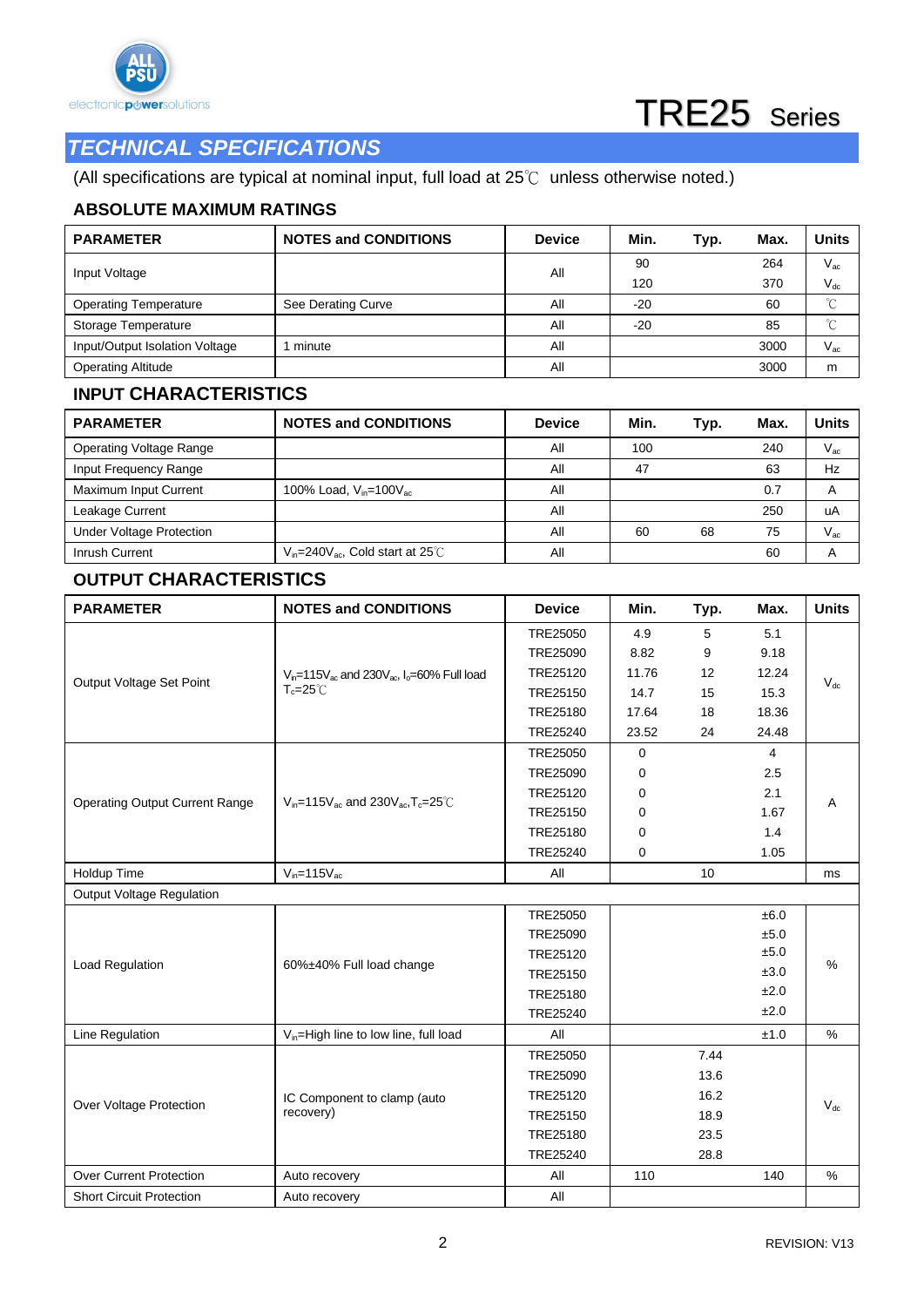

# TRE25 Series

| <b>PARAMETER</b>        | <b>NOTES and CONDITIONS</b>                                                                         | <b>Device</b>   | Min. | Typ. | Max. | <b>Units</b>  |
|-------------------------|-----------------------------------------------------------------------------------------------------|-----------------|------|------|------|---------------|
|                         |                                                                                                     | TRE25050        |      |      | 50   |               |
|                         | 1. Add a 0.1 uF ceramic capacitor and a                                                             | <b>TRE25090</b> |      |      | 90   |               |
|                         | 10uF aluminum electrolytic capacitor<br>to output                                                   | TRE25120        |      |      | 120  |               |
| Output Ripple and Noise | 2. Oscilloscope is 20MHz band width                                                                 | TRE25150        |      |      | 150  | mV            |
|                         | 3. Ambient temperature=25°C                                                                         | TRE25180        |      |      | 180  |               |
|                         |                                                                                                     | TRE25240        |      |      | 240  |               |
|                         |                                                                                                     | <b>TRE25050</b> |      |      | 4000 |               |
|                         | 1. $V_{in}$ =115 $V_{ac}$ and 230 $V_{ac}$<br>2. Output is max. load<br>3. Ambient temperature=25°C | TRE25090        |      |      | 2500 |               |
|                         |                                                                                                     | TRE25120        |      |      | 2100 |               |
| Load Capacitance        |                                                                                                     | TRE25150        |      |      | 1670 | <b>uF</b>     |
|                         |                                                                                                     | TRE25180        |      |      | 1400 |               |
|                         |                                                                                                     | TRE25240        |      |      | 1050 |               |
|                         |                                                                                                     | TRE25050        |      | 80   |      |               |
|                         |                                                                                                     | TRE25090        |      | 87   |      |               |
| Efficiency              | 1. $V_{in} = 230V_{ac}$                                                                             | TRE25120        |      | 87   |      | $\frac{0}{0}$ |
|                         | 2. Output is 75% full load<br>3. Ambient temperature=25°C                                           | TRE25150        |      | 88   |      |               |
|                         |                                                                                                     | TRE25180        |      | 88   |      |               |
|                         |                                                                                                     | <b>TRE25240</b> |      | 88   |      |               |

### ISOLATION CHARACTERISTICS

| <b>PARAMETER</b>            | <b>NOTES and CONDITIONS</b>           | <b>Device</b> | Min. | Typ. | Max  | Units    |
|-----------------------------|---------------------------------------|---------------|------|------|------|----------|
| Input to Output             | minute (without dielectric breakdown) | All           |      |      | 3000 | $V_{ac}$ |
| <b>Isolation Resistance</b> | Input to output                       | Αll           | 100  |      |      | MΩ       |

### FEATURE CHARACTERISTICS

| <b>PARAMETER</b>           | <b>NOTES and CONDITIONS</b> | <b>Device</b> | Min. | Тур. | Max | Units |
|----------------------------|-----------------------------|---------------|------|------|-----|-------|
| <b>Switching Frequency</b> |                             | All           |      | 65   |     | kHz   |

### GENERAL SPECIFICATIONS

| <b>PARAMETER</b>                                    | <b>NOTES and CONDITIONS</b><br><b>Device</b><br>Min.<br>Typ.                                                      |     | Max. | Units |    |             |  |
|-----------------------------------------------------|-------------------------------------------------------------------------------------------------------------------|-----|------|-------|----|-------------|--|
| <b>MTBF</b>                                         | $I_0$ =100%; T <sub>a</sub> =25°C per MIL-HDBK-<br>300<br>All<br>217F                                             |     |      |       |    | k<br>hours  |  |
| Humidity                                            | Non-condensing                                                                                                    | All |      |       | 93 | %RH         |  |
| Shock                                               | MIL-STD-810F Table 516.5.TABLE<br>516.5-1 10ms, each axis 3 times $(\pm X \cdot$<br>$\pm$ Y $\cdot$ $\pm$ Z axis) | All |      | 75    |    | g           |  |
| Vibration                                           | MIL-STD-810F Table 514.5C-VIII.<br>15~2000Hz, X · Y · Z axis, 1<br>hour(each axis), total 3 hours.                | All |      | 4     |    | g           |  |
| Weight                                              |                                                                                                                   | All |      | 140   |    | grams       |  |
| Dimension                                           | 2.795x1.906x1.299 inches<br>All<br>(71.00x48.40x33.00 mm)                                                         |     |      |       |    |             |  |
| <b>Safety</b>                                       | Class II. IEC 62368-1:2014.<br>EN 62368-1:2014/A11:2017<br>UL 62368-1, 2nd Edition                                |     |      |       |    | Ed. 2.0     |  |
| <b>EMC Emission</b>                                 | EN55032:2015+AC:2016, EN61000-3-2:2014, EN6100-3-3:2013, FCC CFR 47 Part 15                                       |     |      |       |    |             |  |
| <b>Conducted Disturbance</b>                        | EN55032:2015+AC:2016                                                                                              |     |      |       |    | Class B     |  |
| Radiated Disturbance                                | EN55032:2015+AC:2016                                                                                              |     |      |       |    | Class B     |  |
| <b>Harmonic Current Emissions</b>                   | EN 61000-3-2: 2014                                                                                                |     |      |       |    | Class A     |  |
| <b>Voltage Fluctuations &amp; Flicker</b>           | EN 61000-3-3: 2013                                                                                                |     |      |       |    | Criterion A |  |
| <b>EMC Immunity</b>                                 | EN 55024:2010+A1:2015, EN 61204-3, EN 61000-6-1,3, EN 61000-3-2:2014<br>EN 61000-3-3:2013                         |     |      |       |    | Criterion A |  |
| Electrostatic Discharge (ESD)                       | IEC 61000-4-2:2008, Air Discharge: ±8kV Contact Discharge: ±4kV                                                   |     |      |       |    |             |  |
| Radio-Frequency, Continuous<br>Radiated Disturbance | IEC 61000-4-3:2006+A1:2007+A2:2010                                                                                |     |      |       |    | Criterion A |  |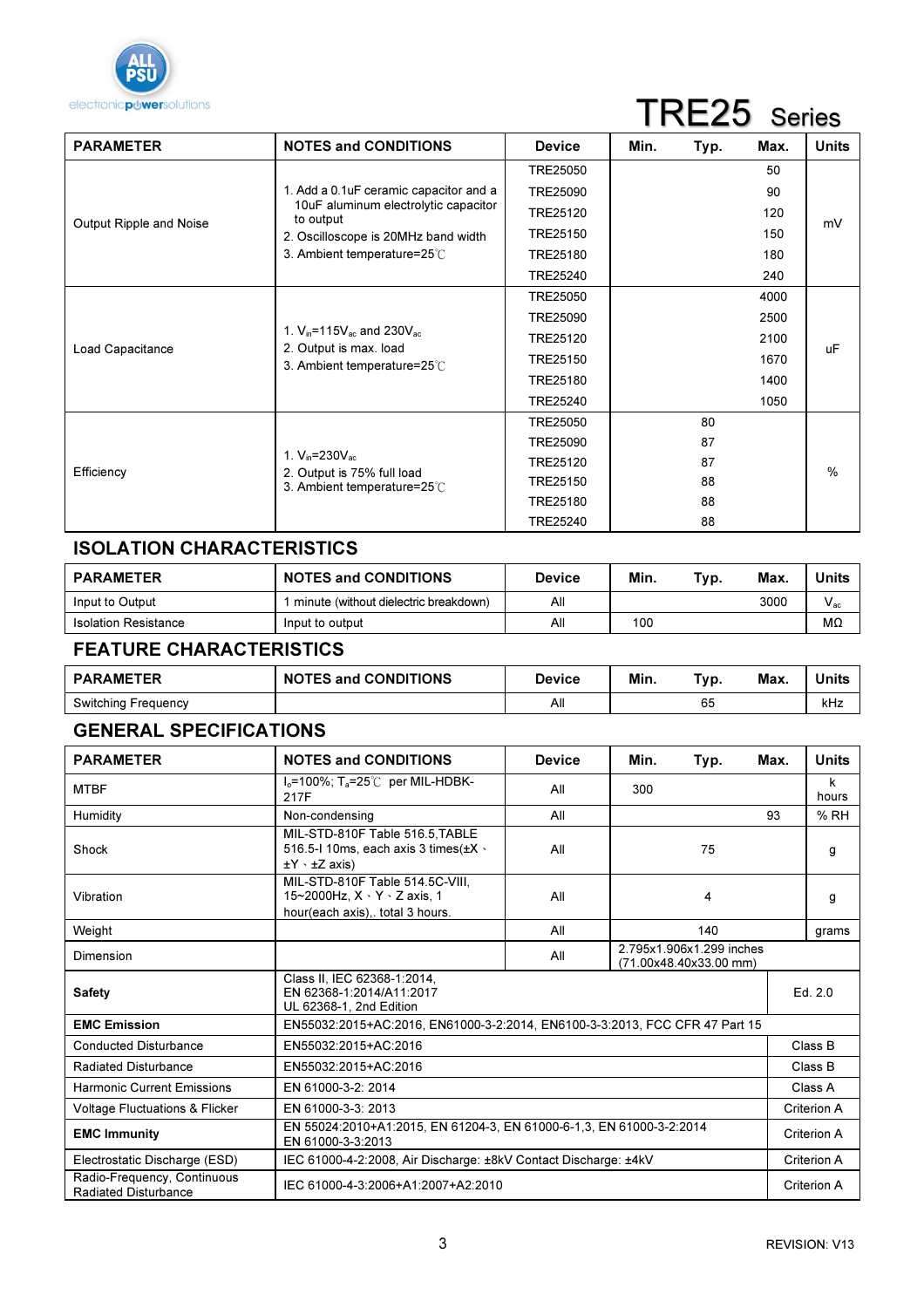

# TRE25 Series

### **GENERAL SPECIFICATIONS**

| Electrical Fast Transient (EFT)                 | IEC 61000-4-4:2012, ±1kV                                              | Criterion A                   |
|-------------------------------------------------|-----------------------------------------------------------------------|-------------------------------|
| Surge                                           | IEC 61000-4-5 2014+A1:2017, L-N ±0.5kV, ±1kV                          | Criterion A                   |
| Conducted Disturbances, Induced<br>by RF Fields | IEC 61000-4-6:2013                                                    | Criterion A                   |
| Power Frequency Magnetic Field                  | IEC 61000-4-8:2009                                                    | Criterion A                   |
| <b>Voltage Dips</b>                             | IEC 61000-4-11:2004+A1:2017, Dips:30% reduction, Dips: >95% Reduction | Criterion A                   |
| Voltage Interruptions                           | IEC 61000-4-11:2004+A1:2017,>95% Reduction                            | <b>Criterion B</b>            |
| <b>Application Note Link</b>                    |                                                                       | <b>TRE25 Series App Notes</b> |

## *CHARACTERISTIC CURVE*

### **Power Derating Curve**



### **Performance Data**







**TRE25 Input Voltage Derating Curve** 





### **TRE25150 (Eff Vs Io)**



### **TRE25090 (Eff Vs Io)**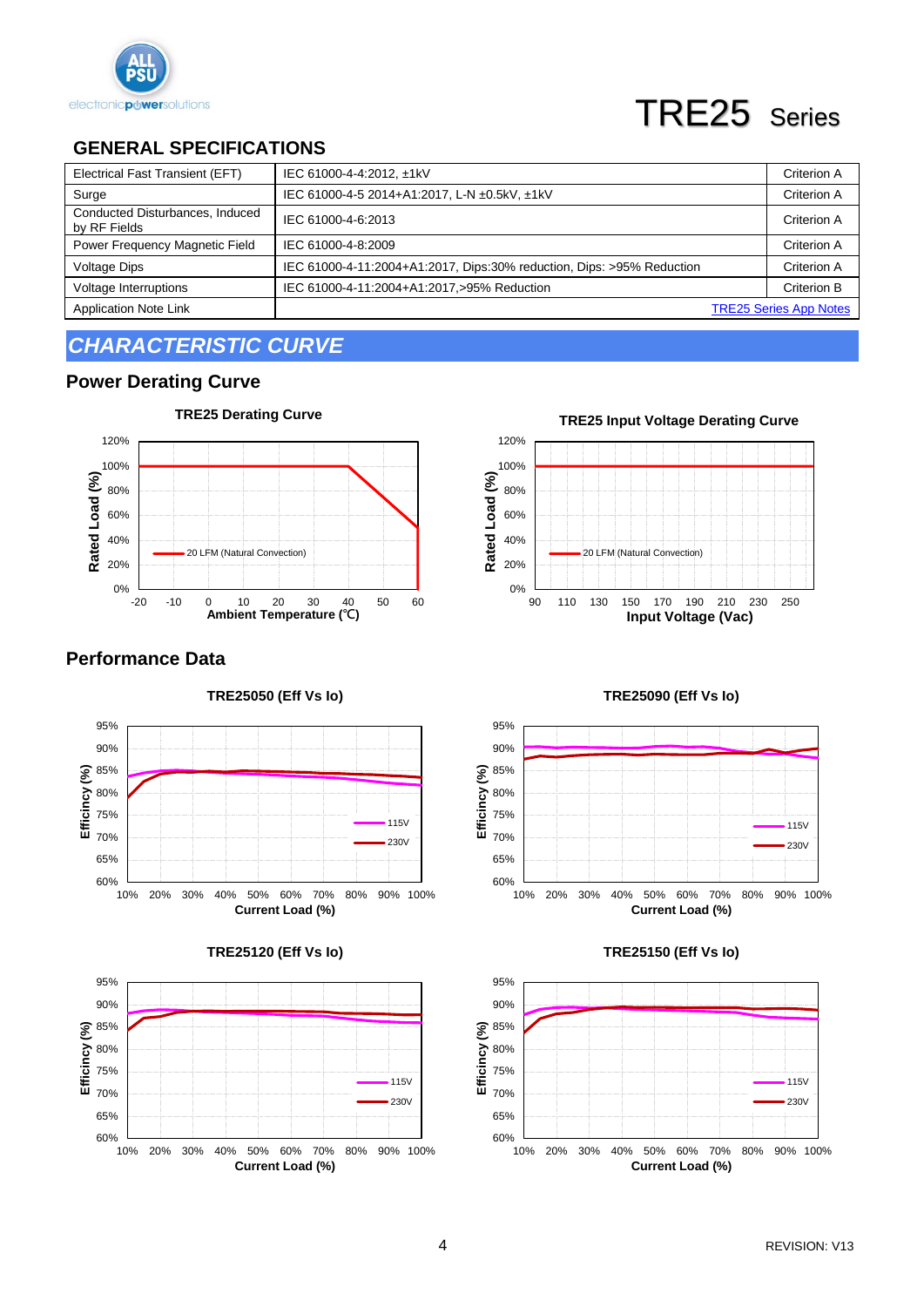



TRE25180 (Eff Vs Io)





### MECHANICAL SPECIFICATION

Ů

All Dimensions are in inches[mm] Tolerance:Inches:X.XXX±0.02 Millimeters:X.XX±0.5

1.949[49.50]

Filip